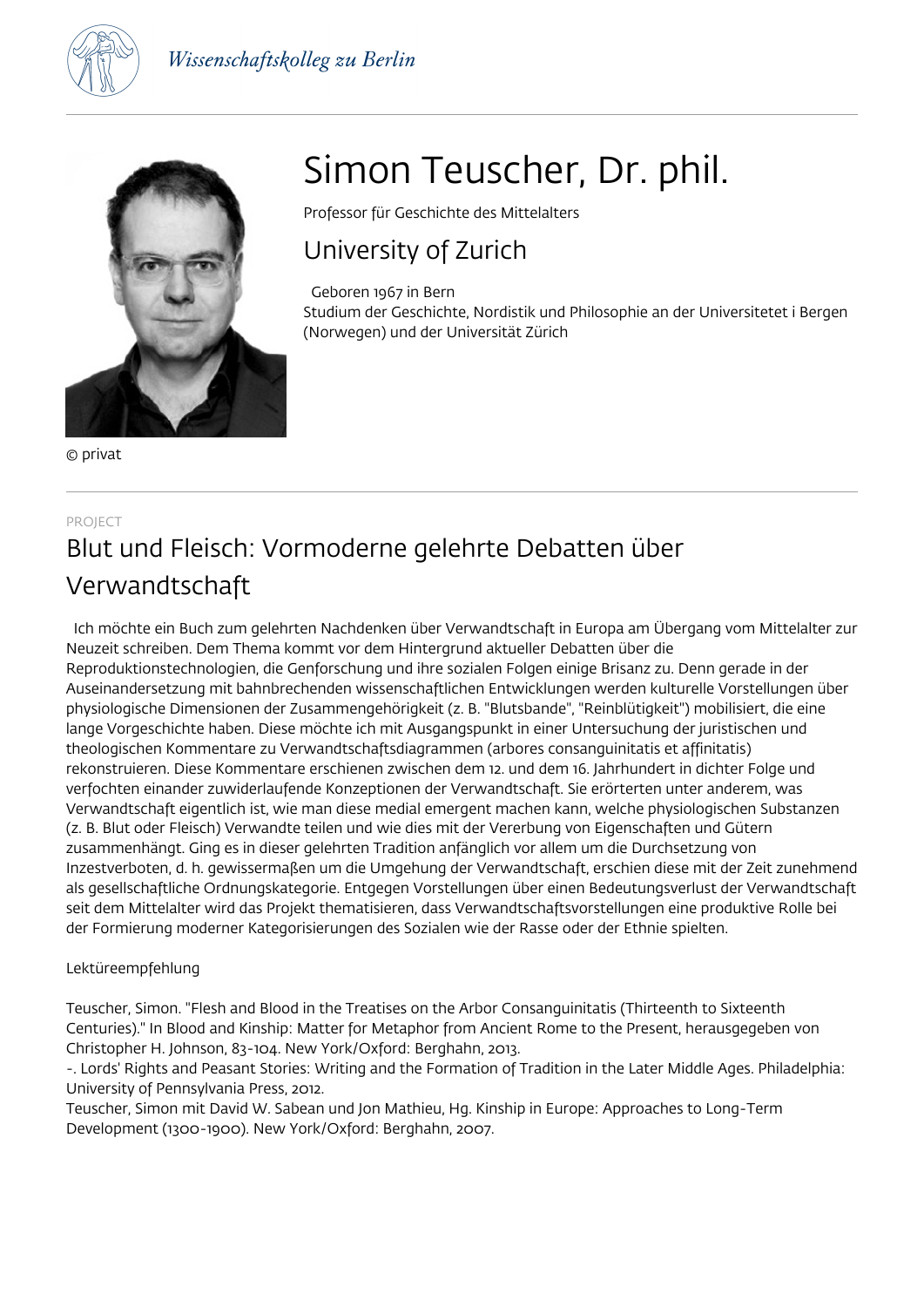## TUESDAY COLLOQUIUM, 29.10.2013 Flesh and Blood: Rethinking Kinship in the Middle Ages

 The lecture will be examining how European scholars from the twelfth to the fifteenth centuries reconceived kinship. My main interest is notions pertaining to the physiology of kinship and the bodily substances that kin share.

I will first explain how my investigation aims at reevaluating conceptions of history that have been informed by theories of modernization which have taught us that kinship is particularly effective in traditional societies and that it has been undergoing a loss of significance in the West ever since the Middle Ages. Not only do a growing number of historical examinations contradict such a view. But new approaches in ethnology also criticize how studies that are based on modernization theories and which analyze kinship systems will unquestioningly proceed on the basis of the "natural" facts of reproduction. By contrast, new approaches focus on the discourse of physiology - in debates on the newest achievements of genetics as well as in so-called traditional societies - as functioning above all as an idiom for negotiating relatedness. These research developments give occasion for readdressing questions as to the historicity of conceptions of kinship.

In the middle part of the lecture I analyze the juristic and theological commentaries to the kinship diagrams that found their way into many church-law compendia. Here one can trace how a new understanding of kinship was formed. In the context of debates on incest in the twelfth century, scholars contended over the systematization of kinship as relation. But the methods of measurement and visualization that they developed increasingly allowed for the use of concepts of kinship to define and delimit groups. It was in this context that conventional physiological notions collapsed. Up until about 1400 the commentators understood kinship as a oneness of flesh; later gaining acceptance were notions about the passing on of blood as well as its purity and admixtures. The new view of kinship privileged descent as opposed to marriage, linearity as opposed to cross-linkages, persistence as opposed to variability.

In the last part I will relate the development of these conceptualizations to social practice. Using a few examples I will show how the kinship associated with blood was effective as an operator of new categorizations of the social world such as dynasties, estates of the realm, and race. Contrary to the idea of its loss of significance, kinship in fact shows itself to be seminal with respect to those very developments that one generally associates with the emergence of modernity.